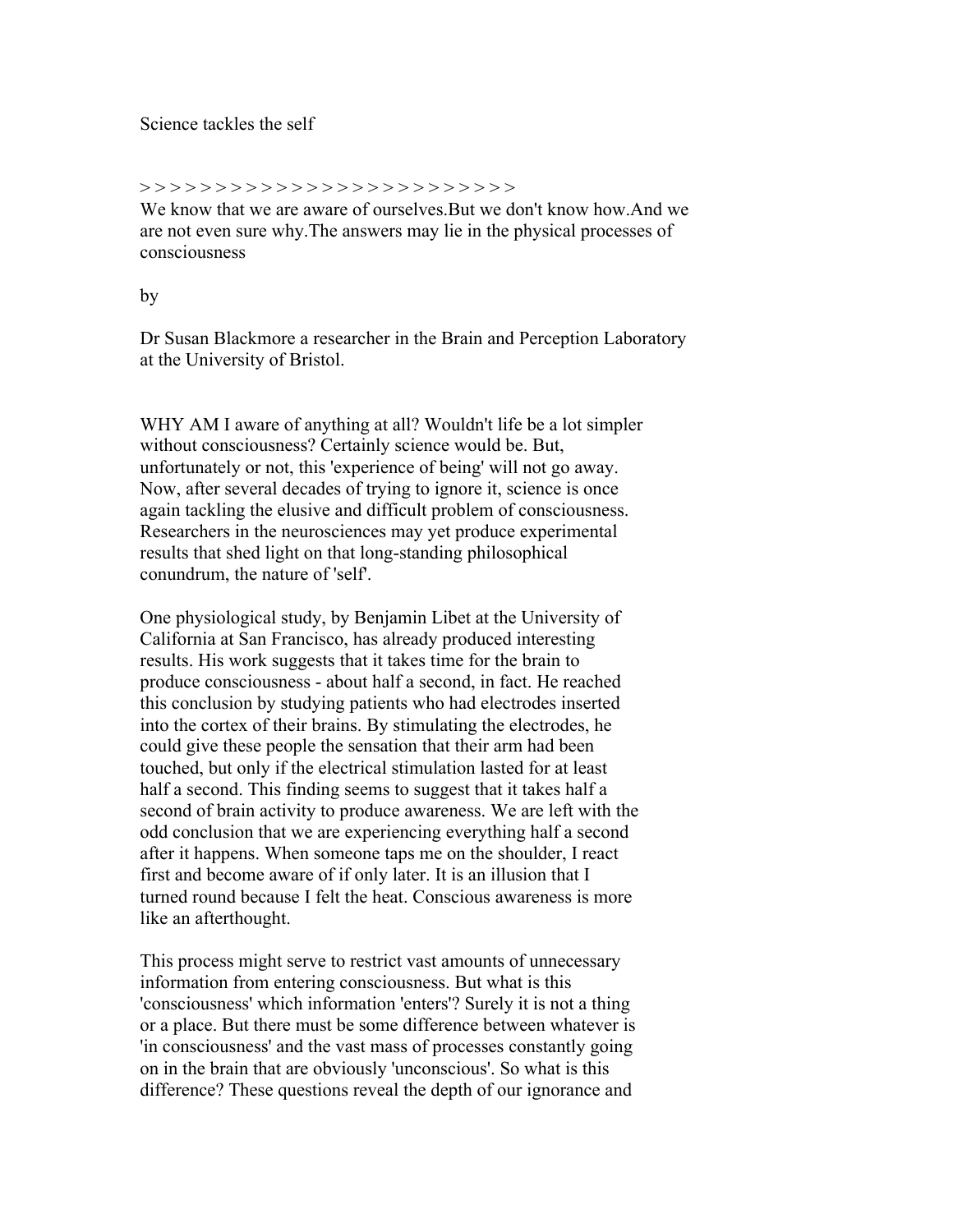confusion over consciousness.

Part of the problem is its reflexive nature. Consciousness cannot be studied in the same way as the things I am conscious of. If I turn my attention to it, it ceases to be consciousness and becomes just another thought or experience.

Another problem is its ever-changing quality. What it means to be conscious is essentially what it is like being me, here and now. And yet as soon as I think that, here and now are already gone: I, and the world around me, have changed. That is why William James, one of the 19th-century pioneers of psychology, used the phrase 'the stream of consciousness'. It is a stream that is flowing; it feels unbroken but never repeats itself exactly. Science searches for patterns and regularity, so it is hard to know where to start with something whose very nature lies in change.

The best starting place with such problems is always to re-examine the question. Asking 'What is consciousness?' is, according to many people, a meaningless question, for consciousness is not a 'thing' at all.

A more tractable question is, 'Why do we have consciousness?' It might be possible to imagine animals (or even machines) that could carry out all the actions I carry out and yet be blissfully unaware of anything at all. Those in pain, or who enjoy the occasional oblivion of alcohol, might even think this would be preferable. So why did consciousness evolve? Evolution must have had some reason for making us conscious - mustn't it?

John Crook, an ethologist at the University of Bristol, has argued that human consciousness is distinctive because we are conscious of being conscious; we have a sense of having personal power over our actions and we have self-identity. These together with language, arose, he argues, because our ancestors began using tools. Only an animal that needs to know who owns and uses which tools needs such a strong sense of personal identity.

By contrast the psychologist and writer, Nicholas Humphrey, argues that we evolved self-awareness for social reasons: to hold together a cooperative society, early humans needed to understand their fellows - to become, in Humphrey's words, Homo psychologicus. The best way to do that, Humphrey argues, was to use a 'privileged picture' of themselves as a model for what it is like to be another person. So, according to Humphrey, we learnt to look into our own mental processes so as to be able to predict (and hence control?)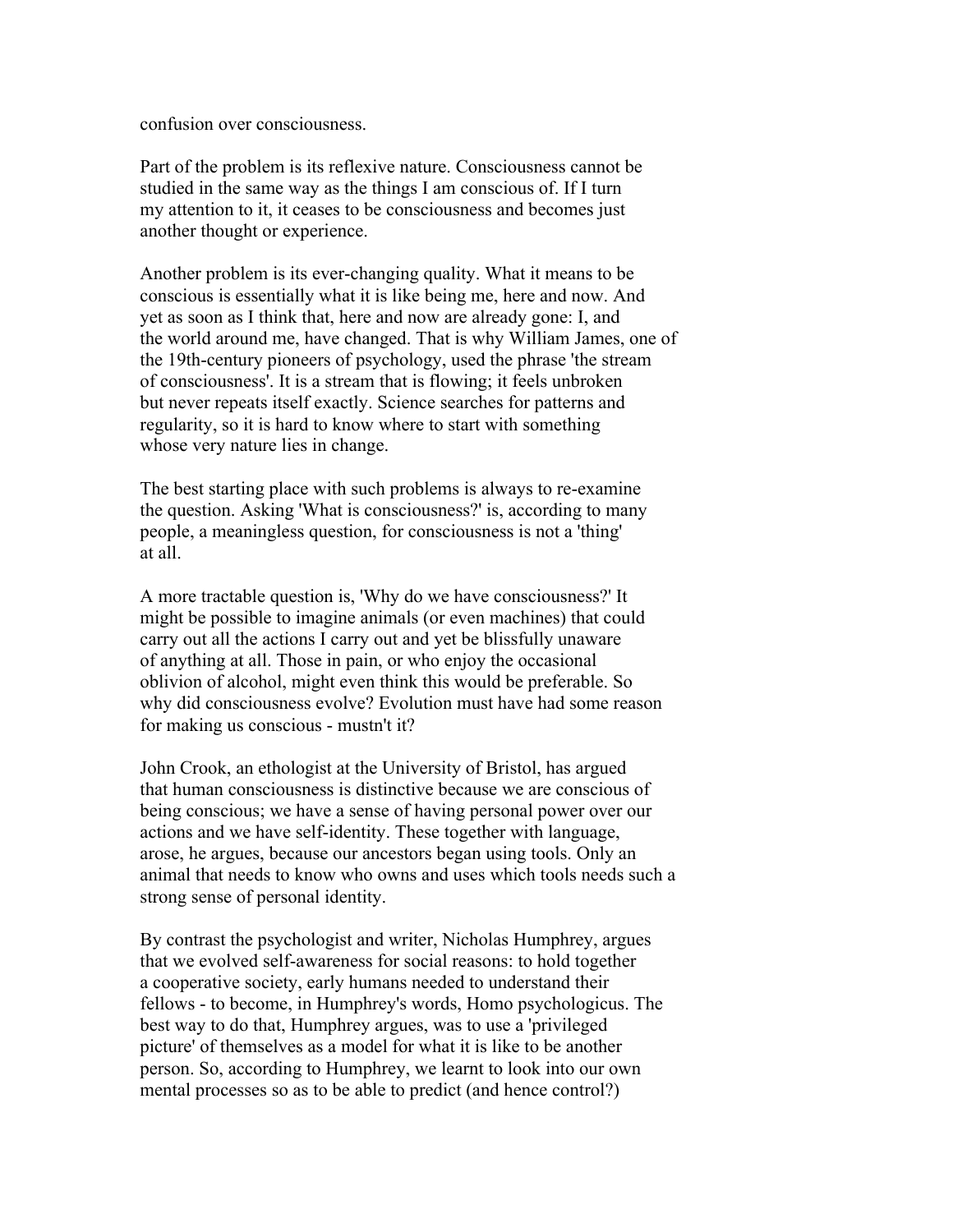the desires or actions of others.

This connection between consciousness and representing the self is made even more explicit by Richard Dawkins, a zoologist at the University of Oxford. He says: 'Perhaps consciousness arises when the brain's simulation of the world becomes so complete that it has to include a model of itself.' And yet there is something wrong here. The brain is not really modelling itself. It is not an image of neurons and glial cells that is central to my selfconsciousness. Surely people who have never learnt about the structure and function of the brain are just as conscious as neurosurgeons.

Was Homer unaware of himself?

According to all these theories, self-awareness would have appeared very early in the evolution of humans. By contrast, an American psychologist, Julian Jaynes, proposed the controversial thesis that consciousness appeared only in historical times. The early Greeks and the Hebrews of the early Old Testament period did not, according to Jaynes, experience themselves as thinking beings. Instead of attributing their verbal images to internal processes they attributed them to the voices of the Gods. He cites the Iliad, written about 3000 years ago, as having no references to mental concepts such as mind, thoughts, feelings, or even self. People were not to be blamed or held responsible for their actions: they were only instruments of external forces. This interesting idea puts our views of ourselves in a new light. If the Gods were only a theory invented to account for behaviour, perhaps our present-day concept of self is just another such theory invented to explain ourselves to ourselves. It may be a better theory than the Gods but is it really accurate? Isn't it just another useful illusion?

The problem with all these theories is that none of them directly addresses the question of consciousness itself. Why couldn't a system evolve with a good concept of self, attributing behaviour to internal processes - even with psychological skills modelling other people's (non- conscious) behaviour - without actually feeling like anything? These theories may show how self-identity or the ability to predict behaviour arose, but they say nothing directly about awareness. I can still imagine an animal or machine that does all these things and is completely unaware.

Perhaps, you might say, it is not just passive awareness that distinguishes us from unconscious automata, but the fact that we can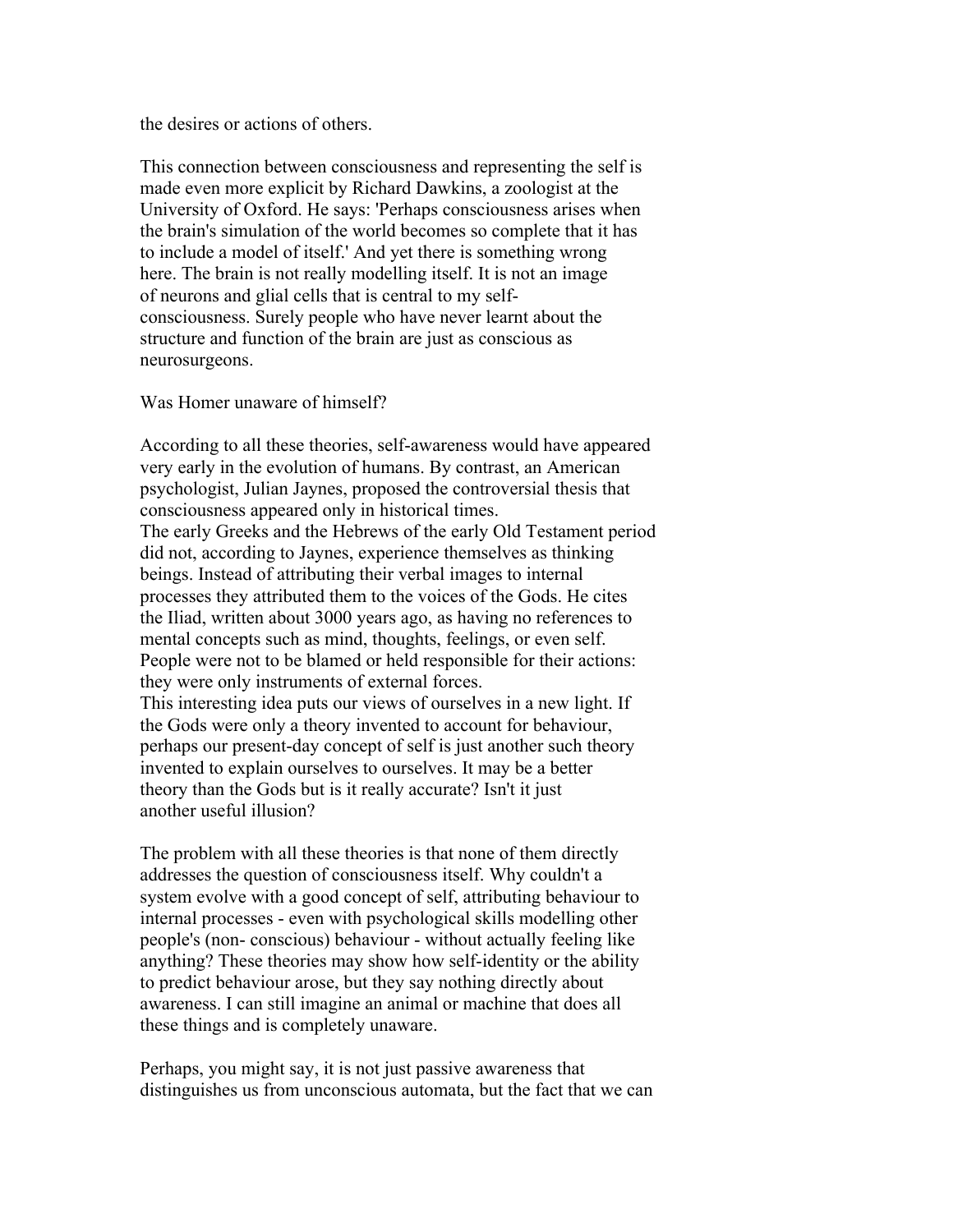consciously control what we do. Recent research, however, reveals that this too may be (partly or wholly) another illusion. Michael Gazzanioa, a neuroscientist at Cornell University in New York State, has studied 'split brain' patients - the left and right sides of their brains have been surgically separated (often as a treatment for severe epilepsy). In most people, the ability to use language is by and large localised in the left brain; but one of his patients had some verbal ability in both halves, although only the left could produce speech. When a written command, such as 'laugh', was presented only to the part of the visual field linked to the right brain, he laughed. When asked 'Why did you laugh?' he answered, using the left side of the brain, but simply fabricated a reason: 'Oh, you guys are really something!' The left hemisphere had apparently observed the laughter and tried to account for it somehow. This may be no quirk of split brains. Most of our reasons for action may be totally unavailable to conscious introspection. Our verbal selves may make up plausible reasons for the actions they observe their body making.

Research on split brains has revealed much more about the nature of consciousness. In some cases, each half brain displays separate desires, intentions and even hopes for the future - and a sense of self. It is easy to think that splitting the brain has split an originally single consciousness, but Gazzanioa believes that the surgery only reveals a general principle: that human minds are multiple entities consisting of many subsystems. It is only the ability to put things into words that creates 'a personal sense of conscious reality out of the multiple systems present', he believes.

So is the idea of a single conscious 'will' totally false? Here again some recent research provides a clue. Libet turned his attention from conscious sensation to voluntary action and devised an ingenious experiment based on earlier work. Using electrodes fixed to the scalp, other researchers had found that just before someone does something voluntarily the electrical potential of the scalp shifts to the negative, a phenomenon called the readiness potential.

Electrodes pick up readiness potential a second or more before any apparently voluntary movement begins. We might assume, then, that the conscious decision to act must come before the readiness potential, if a conscious decision to act is what starts the train of events.

Libet set out to test this. He asked subjects to flex their wrist or fingers at any time they felt the 'urge' or desire to do so. To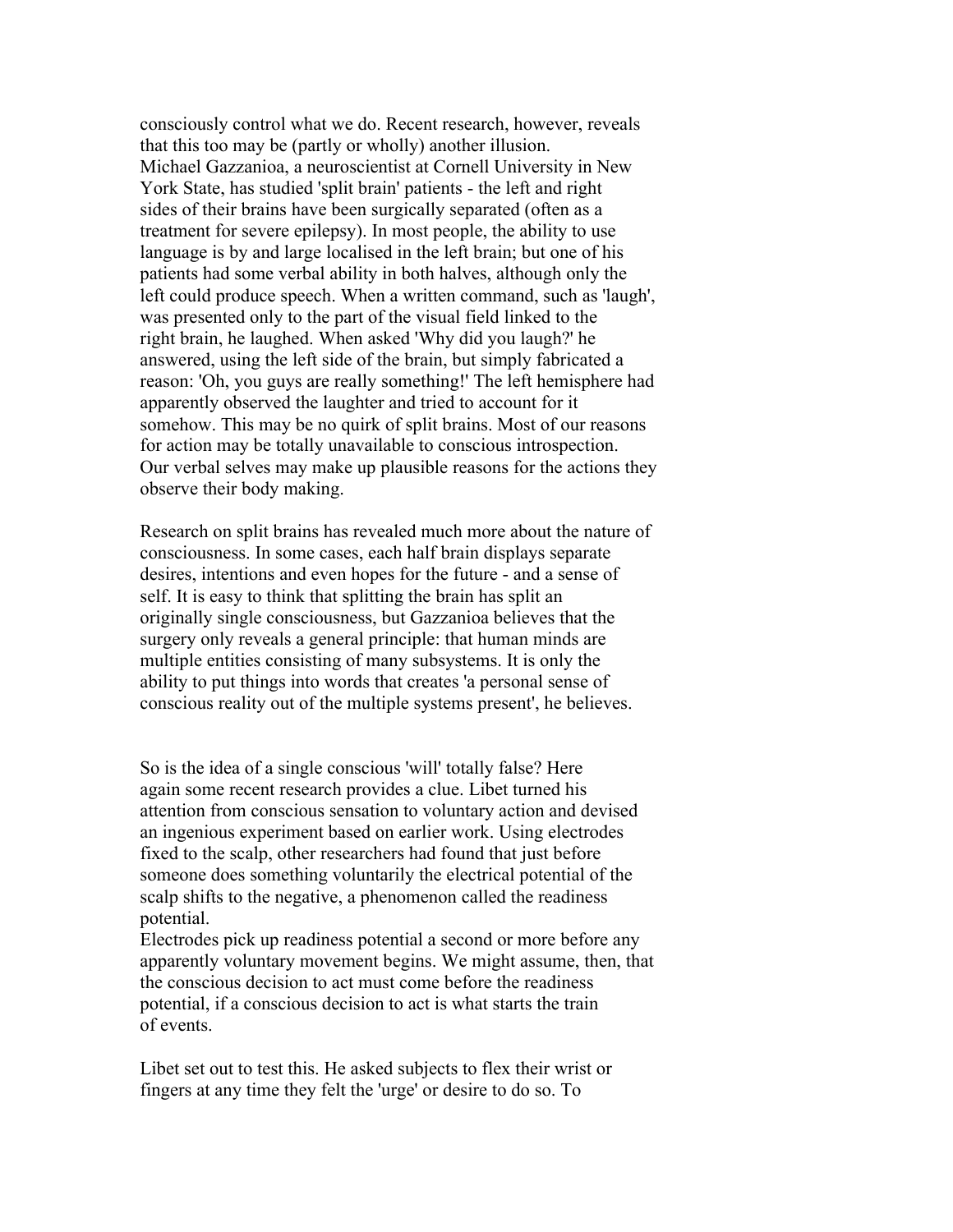measure the timing of that urge or desire, he asked them also to watch a revolving spot and to report its clock position at the time they felt the urge to move.

## Consciousness is an afterthought

His findings were consistent and surprising. The readiness potential came first and the desire to move about 400 milliseconds (nearly half a second) later. The implication seems to be that even in apparently spontaneous voluntary acts, an unconscious brain event happens well before any conscious desire or decision to act. Again, the consciousness seems to be an afterthought.

Libet went on to show that subjects could 'veto' the action within a period of between 100 and 200 milliseconds before the action would have started. This, he argues, still leaves some potential role for the 'will'. Other scientists have argued, however, for more extreme interpretations of his data. The experiments could mean that we do not directly experience an intention to act at all.

Rather, we might infer an urge or desire to act after the process has already begun unconsciously. Because this urge precedes the action, we can keep up the illusion that it causes the action - but it is only an illusion. According to this view, consciousness has no active role at all.

This dispute reflects the long philosophical argument over whether mental events, anything from the desire for ice cream to the sensation of pain, can cause physiological events in the brain. Libet maintains they can. He thinks there is still room for the 'will', which can intervene to stop physiological processes when required. Others prefer to use his findings as evidence that they cannot. The important question for us is whether science is on the verge of turning a difficult philosophical problem into an empirical one.

Many researchers have argued that consciousness can be modelled by computing systems, and many debates focus on whether consciousness is then associated with the highest level of such a system. Such discussions may help to explain aspects of the working brain. But no such theory can explain why the contents of one part (whichever part it may be) should have the quality of feeling like something while the rest do not.

The American philosopher Thomas Nagel made this crucial point about consciousness in his now famous paper entitled 'What is it like to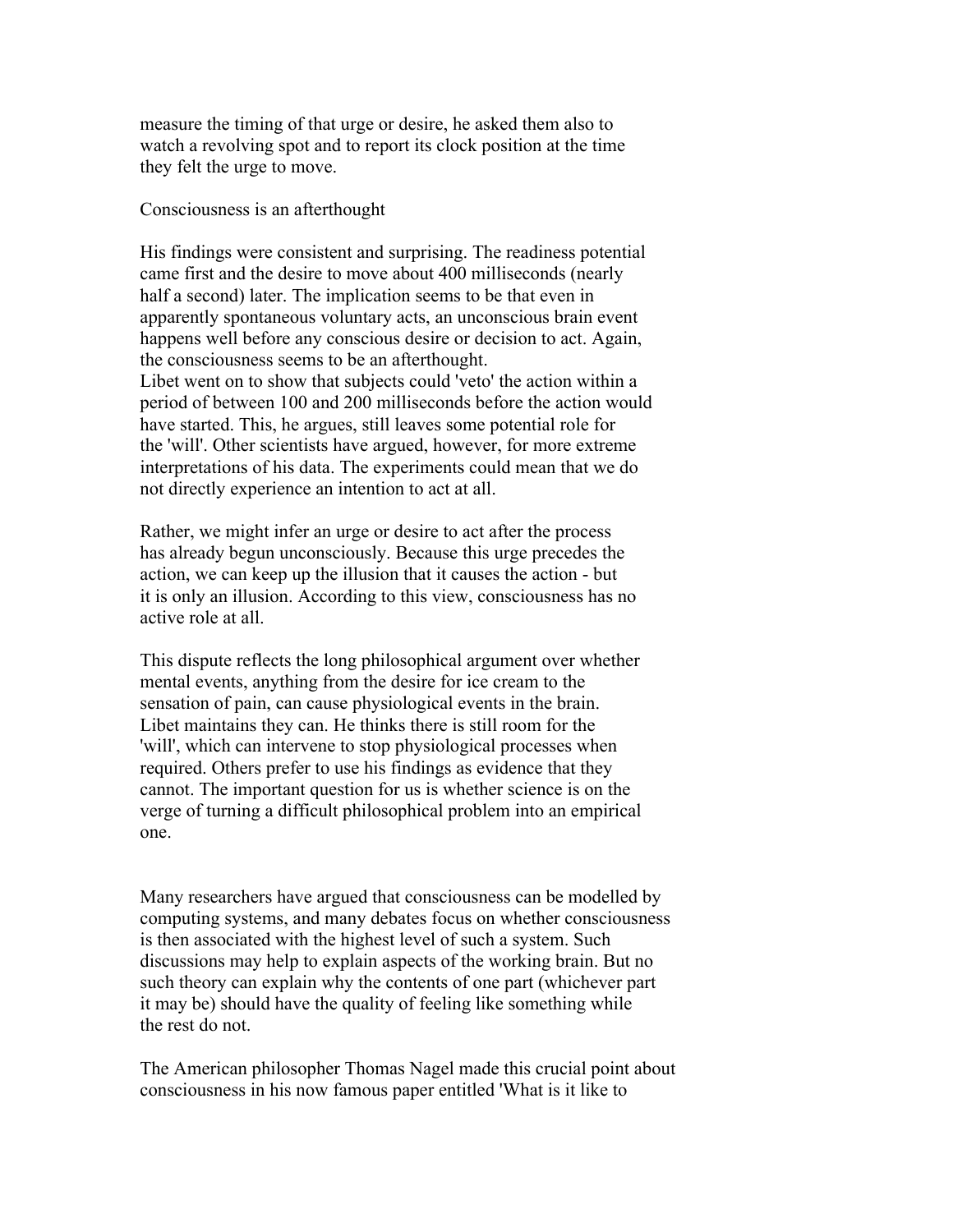be a bat?', published in his collection of essays Mortal Questions. His point was that when we say something is conscious, we essentially mean that there is something it is like to be that thing. Now if humans are complex information-processing systems, why should there be 'something it is like to be' some levels of that system but not others? Whichever part of the system you choose, the essential mystery remains untouched.

A radical solution is to sweep this question away and say that all mental models are conscious. Mental models are the internal representations of the world which computers, as well as animals and humans, use to control their behaviour. You could not get around without a good model of your own body and the world around it. I am suggesting that it is not like anything to be the skin, blood or bones of a bat, but it is like something to be the bat's model of a bat. This is equivalent to saying that there cannot be such things as not-conscious mental models.

The major objection to this theory is that it does not seem to us as though all the many models our brain constructs are conscious. But the answer all hinges upon who that 'us' is. What am 'I' who is to be conscious of all that activity? We can suggest an answer. 'I' am only one of the models in the system, a model of 'self in the world' built largely by language. 'I' am a self-image, a body image, a construct of a human being. This makes it perfectly obvious why all the rest of the system appears to be unconscious. It is unconscious to 'me' but not to itself.

Before we start thinking of human systems as peopled by infinite conscious models, we should reflect what it would be like to be most of those models. I think the answer is not much. For example, the models in the lower levels of perceptual processing entail no concept of self, action or an external world. Their consciousness would be correspondingly limited. Only the complex model of 'self in the world' sustains full reflexive awareness - consciousness of being conscious. It is this which seems to be 'me'.

Most of us have only one of these (unless you include any 'dream selves'). Presumably people with so-called multiple personalities have several models of self, each conscious in its own way and competing for dominance. This situation is abnormal, but now we can see it as only an extreme form of the normal case. Every human brain constructs multiple conscious models, but there is only one 'me', my model of self.This makes sense, too, of the phenomenon of selective attention. When 'I' turn my attention to something, that thing seems to come into my awareness. From a computational point of view, we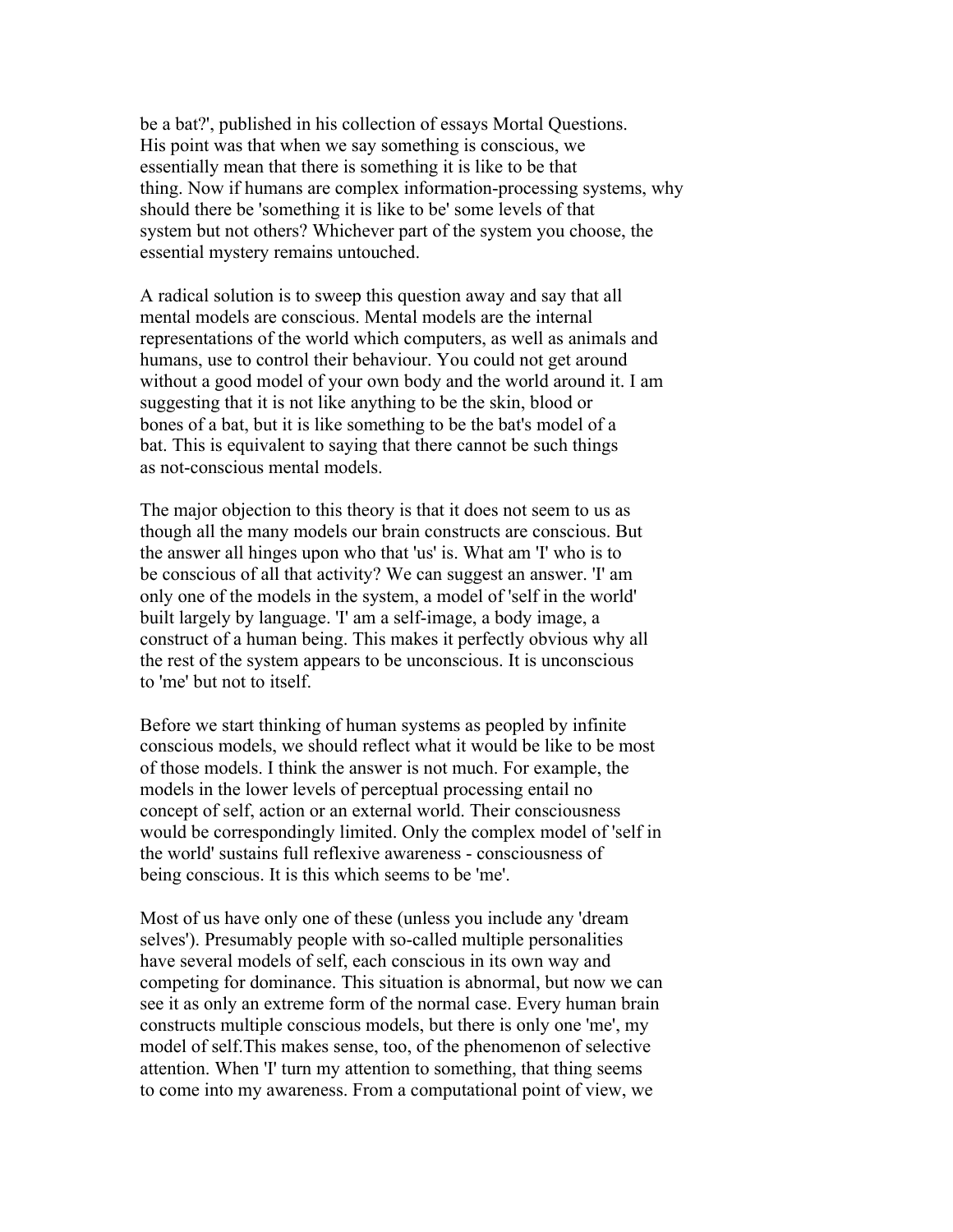might say that the system has incorporated the model of that thing into the model of self. So 'I' become aware of it, and it of 'me'.

In this view, there need be no top and bottom, no one consciousness controlling the rest. Consciousness is not something that controls. It is not a thing, a place, a substance or a part of the system. Indeed, it has no function. It is only what it is like being a mental model.

This approach transforms the whole evolutionary question. There is no definite point at which consciousness arises, nor any purpose for it at all. Any organism that constructs representations (as even the most primitive will do) will have correspondingly primitive consciousness. Those that model a self will also be conscious of self. As evolution progresses, the quality of consciousness depends on the kinds of models constructed. So perhaps Jaynes had a point. Once the voices of the Gods were replaced by a concept of an active self, self-consciousness took another step forward. And what will our next step be? On this view, the mystics' search for higher consciousness or the Buddhists' training for 'enlightment' may be no idle fancy but steps into new mental models. Mind and meditation

At the heart of Buddhist training lie the skills of meditation and mindfulness. Pursued far enough, these are supposed to transform consciousness and free the trainee from suffering. Does it help us to understand this transformation to ask how the models of reality are changed?

Most of us, claimed the Buddha, are constantly distracted by sights, sounds and ideas. We live in a whirl of confusion and fantasy: more in the past or future than in the present moment. Struggling to find happiness, we cling desperately to our concept of self and the things we think will make that self happy. But this, paradoxically, is precisely what leads to suffering.

By contrast, mindfulness means living in the present moment, every moment, constantly alert. In meditation, this skill is practised in quiet sitting. Any thoughts that arise are let go again. They may come again and again, but there is no clinging, no leap into the building of fantasies. They just come and go until eventually the mind is still.

These contrasting ways of being can be understood in terms of the mental models that are constructed. In the normal way, attention shifts from one thing to another. Surprising events grab the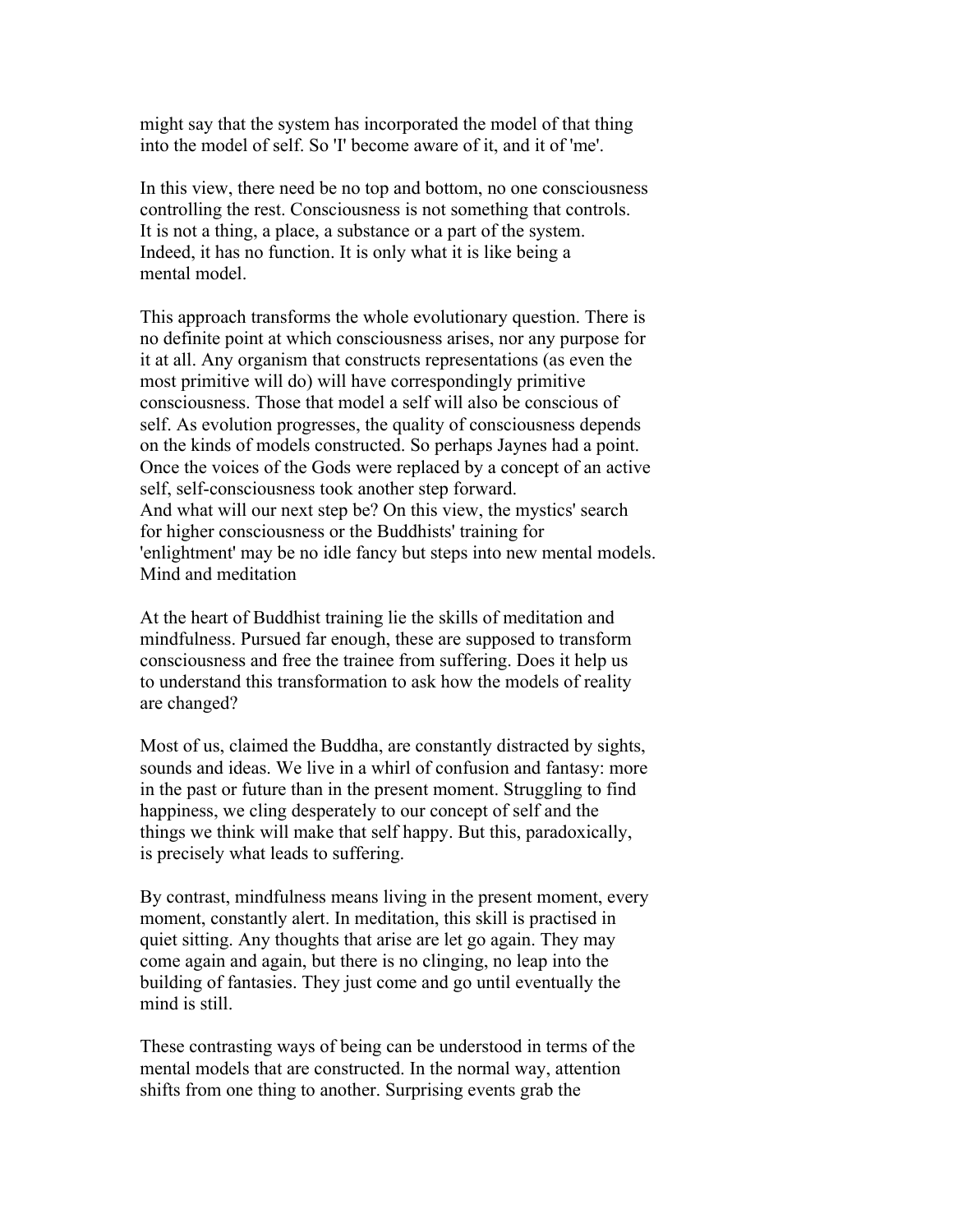attention: other chains of thought wait to be finished as soon as there is a gap. So there is never any peace. This is efficient in using all available processing capacity, but what does it feel like to be the models in such a system? I suppose it feels like most of us do feel - pretty confusing. The only thing that gives it any stability is the constant presence of a stable self model. No wonder we cling to it.

On the other hand, being mindful means not following every association; not stacking up ideas to be completed; not rehearsing, planning or even selecting. The models become ever simpler and all processing capacity is not immediately used up.More and more can be linked into one model because there is less and less being modelled. And what would it be like to be the models in such a system?

Obviously very different. Is this why everything seems brighter and more 'real' during meditation? Why the quietest sound is clearly heard and the beating of one's heart is constantly present? If so, testable predictions might follow. Long-term practitioners might show greater awareness of normally inaccessible low-level modelling, for example.

In the end, it is not even necessary for the model of self to be constructed at all. Imagine what it would be like to be a system that processes incoming information but builds no further constructions upon it, not even any self to observe. With no modelled distinction between self and other, I imagine the world would all seem one. (This condition might make survival problematic, however.)

People who have this training and experience find it very hard to describe what happens, which is no wonder when 'they' (their model of self) have been dissolved. It may, in fact, be impossible to describe using the assumptions of our usual language. But perhaps a new possibility now arises: that science might at least develop the concepts and language needed to understand mystical experiences in terms of information processing.

Buddhism teaches the doctrine of 'no-self'. There is no thing that is conscious but just consciousness itself. Cognitive psychology reveals that the self is a mental model; if consciousness is just what it is like being a mental model, there is no self being conscious of anything, but just a series of changing models. So can I now answer my question: 'Why am I aware of anything?' The answer seems to be that because I am only a mental model, it could not be otherwise.